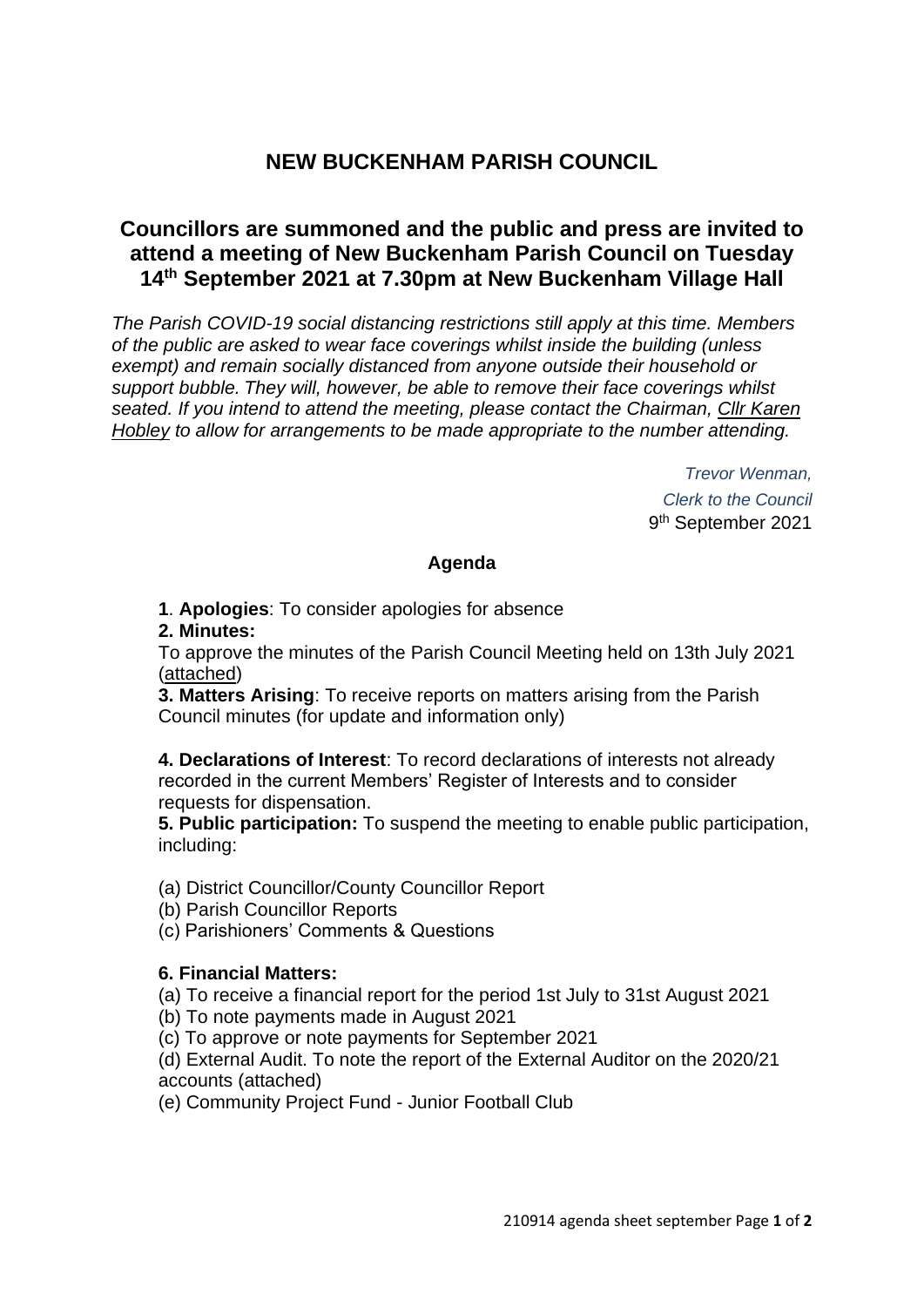# **7. Planning**

To consider planning applications received since the last meeting, and to note planning decisions notified since the last meeting (report to follow)

## **8. Neighbourhood Plan**

To receive an update on progress.

## **9. Communications Policy.**

To agree at Communications Policy for the Council (draft attached)

# **10. Complaints of smells in the Church Street, Rosemary Lane, St Martin's Gardens area.**

## **11**. **Traffic Calming**

## **12. Amenities**

- To consider any issues raised regarding the following:
- (a) Grounds Maintenance
- (b) Closed Churchyard
- (c) Cemetery
- (d) Allotments
- (e) Play Area/ Cricket Pitch
- (f) Public Footpaths
- (g) Village Telephone Box

**13. Exclusion of Public and Press:** To resolve under section 1 (2) of the Public Bodies (Admission to Meetings) Act 1960 to request the press and public leave the meeting for the following confidential item

## **14. Parish Clerk position**

**15. Next Meeting** The next meeting will be held on Tuesday 12th October 2021 at 7.30pm at the Village Hall.

Circulation: **Parish Councillors** Andrew Bingham, Don Crossman, Mary Dowson, Steve Highton, Karen Hobley, Mary Manning, Andrew Nettleton **District and County Councillor** Stephen Askew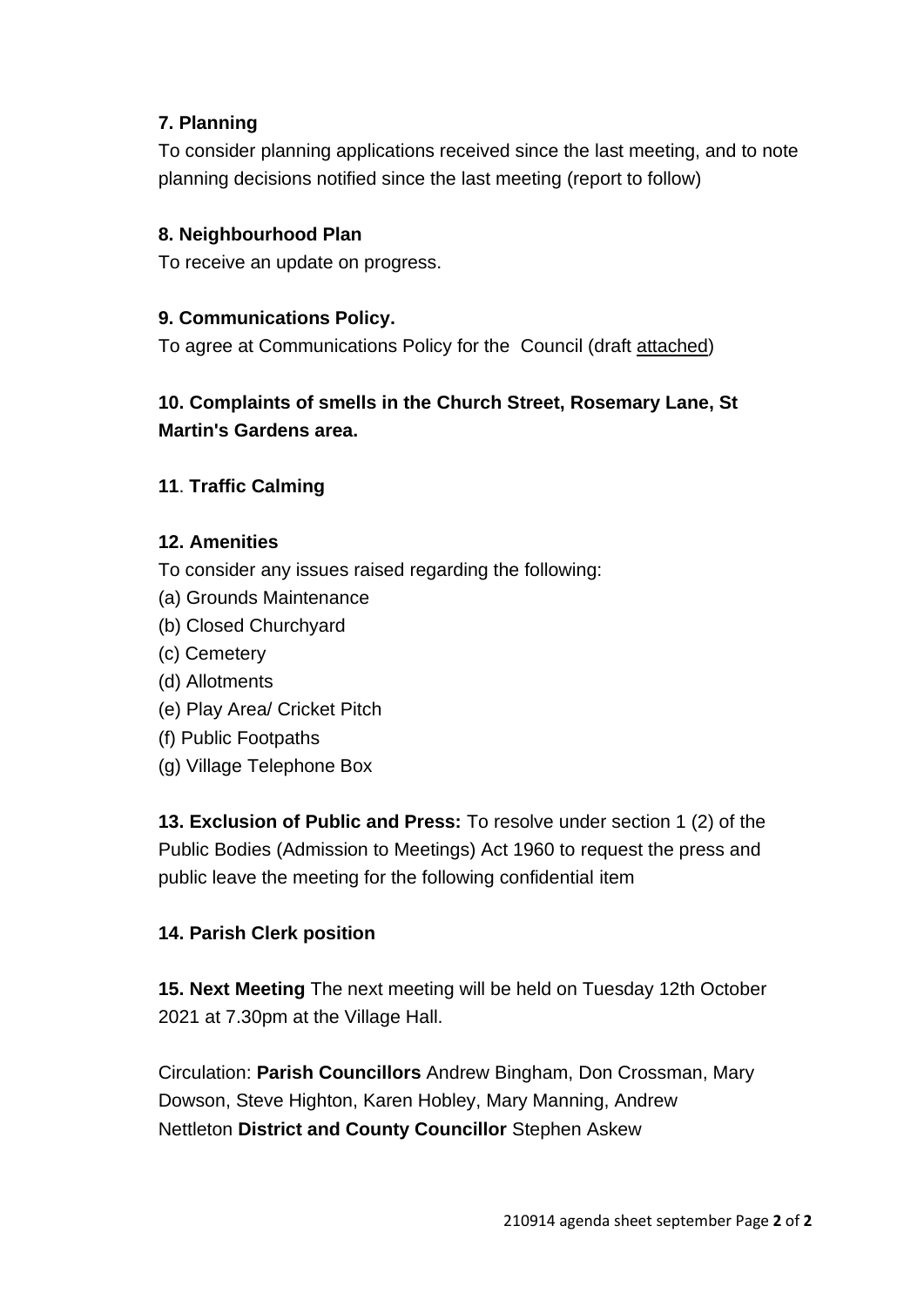# **NEW BUCKENHAM PARISH COUNCIL**

**Minutes** of a meeting of New Buckenham Parish Council held at New Buckenham Village Hall on Tuesday 13th July 2021 7.30-9.20pm

**Present**: Cllrs Karen Hobley (Chair) Andrew Bingham (Vice-Chair), Don Crossman, Mary Dowson, Steve Highton, Mary Manning, Andrew Nettleton

**Also in attendance:**, Trevor Wenman (Clerk), six members of the public

**2122/23 Apologies for absence**: County and District Councillor Steve Askew **2122/24 Minutes: Resolved**: that the minutes of the Parish Council Meeting

- held on 8<sup>th</sup> June 2021 be confirmed as a correct record.
- **2122/25 Matters Arising**
	- a. **Cricket Club**. The Clerk was waiting for details of the Club's safeguarding policies
	- b. **Bins on the Market Place** Cllr Highton would secure the repairs by September
	- c. **Churchyard Wall** The Clerk would contact the neighbouring landlord
	- d. **Bee Maze.** The Clerk was in communication with Breckland Council regarding the release of the S.106 funding and would order the equipment when this was clarified.
	- e. **VAT** reclaims for 2019/20 and 2020/21 had been submitted
	- f. **Communications policy.** The Clerk had circulated a model policy to Councillors for consideration but it was agreed that this was not suitable. Cllrs Manning and Nettleton agreed to look into devising a simpler set of requirements before the next meeting in September
	- g. **Hedges:** Two overgrown hedges previously identified had been cut back. The Clerk drew Councillors attention to the facility on the County Council's website for any member of the public (including councillors) to report highways issues like hedges overgrowing the highway. Councillors, however felt it important for such issues to be discussed at Parish Council meetings first.
	- h. **County Broadband.** Cllr Nettleton had volunteered to draft a letter to CB
	- i. **Common - Moat area and Pond.** A site meeting with Norfolk wildlife Trust had been held earlier in the day. There was a need to speak to the County Council Archaeology department or Historic England . NWT were planning some management of the area on the 4<sup>th</sup>/5<sup>th</sup> October, and would be seeking local volunteers to help with the manual work. It had also been confirmed that there were Great Crested Newts in the pond. Cllr Bingham agreed to write a piece for Parish News

**2122/26 Declarations of Interest**: Cllr Highton declared a pecuniary interest in the planning application discussed at minute 2122/29 (a).

## **2122/27 Public Participation**

**Resolved:** That the meeting be suspended to allow public participation as follows: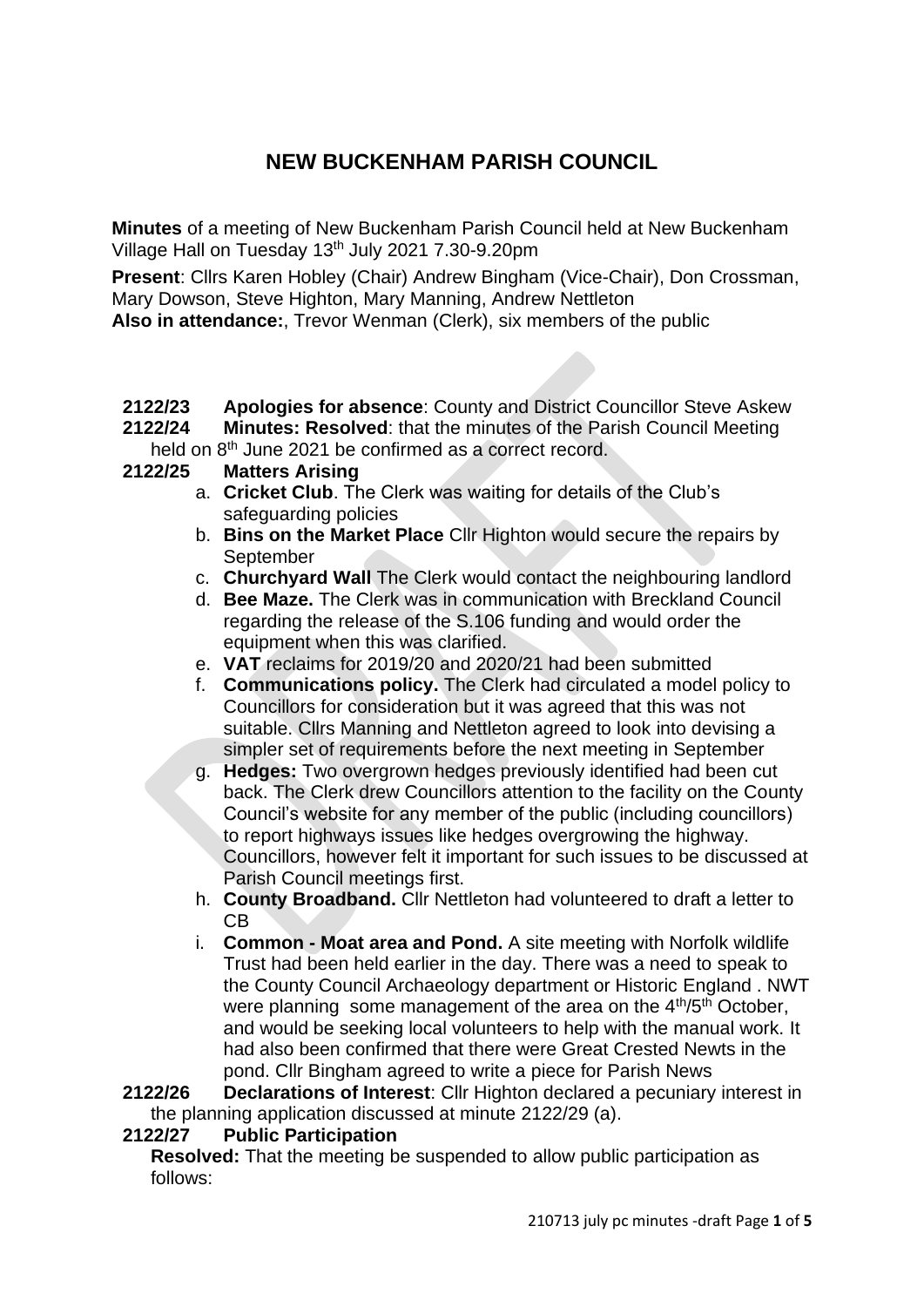# **a. Parish Councillor reports**

- **i. Facebook Page** The Chair asked whether the Parish Council should have its own Facebook page. Councillors agreed to look into this over the summer break
- **ii. Hedges** Cllr Bingham commented on the quality of the work done on cutting back the Hedge on the bend of Castle Hill Road
- **iii. Cllr Manning** raised the issue of HGVs mistakenly driving up Boosey's walk due to over-reliance on Sat Nav, damage had been caused a wall because of the tight turn at the end. It was agreed this needed to be monitored. There was little that could be done, short of additional signage which would be unsightly.
- b. **Public Comments**:
	- **i. Dogs on Farmland** A local landowner expressed concern regarding irresponsible dog owners using public footpaths across fields with livestock. Landowners had a responsibility to maintain access public footpaths across their land, but were also entitled to take measures to protect their livestock (including shooting dogs causing harm to livestock). It was felt there was a particular problem with people outside the village.
	- **ii. Community Car Scheme** Gerry Walsh reported six drivers had completed their checks and DBS forms, which would be submitted to CBR solutions by the Clerk in the next few days. One driver had decided to retire from their role.

## **2122/28 Financial Matters:**

- a. **Financial report for the month ending 30th June 2021 Resolved** that the report be noted
- b. **Payments for July 2021**

**Resolved:** That the following payments for July 2021 be approved/noted as appropriate: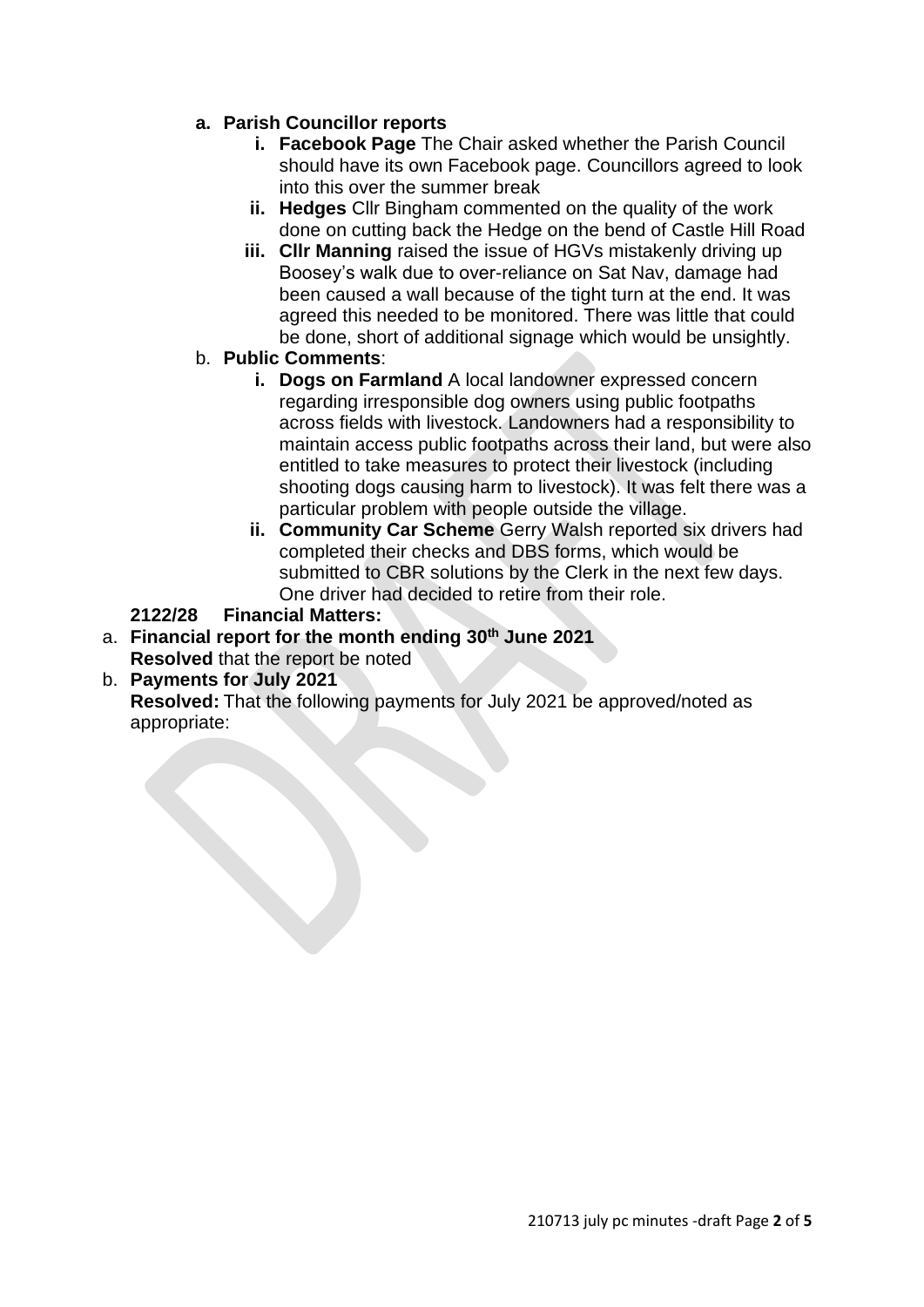| Payments marked DDR or STO are for information only                          |                 |               |                 |
|------------------------------------------------------------------------------|-----------------|---------------|-----------------|
| Payments marked OL/Chq will be paid by online banking, or cheque if the      |                 |               |                 |
| payee's payment details are not known.                                       |                 |               |                 |
|                                                                              |                 |               | <b>Gross</b>    |
|                                                                              | <b>Net</b>      |               | VAT expenditure |
| $\blacksquare$ 11-Jul                                                        |                 |               |                 |
| <b>EEON</b>                                                                  | 26.64           | 1.33          | 27.97           |
| 11-Jul Total                                                                 | 26.64           | 1.33          | 27.97           |
| $\boxminus$ 13-Jul                                                           |                 |               |                 |
| <b>■Broadland Tree Services</b>                                              |                 | 912.48 182.50 | 1,094.98        |
| <b>⊞ Grounds Maintenance June 2021</b>                                       |                 | 632.48 126.50 | 758.98          |
| <b>ESt Martin's Church yard Tree work</b>                                    | 280.00          | 56.00         | 336.00          |
| <b>■V Baker</b>                                                              | 62.50           | 0.00          | 62.50           |
| E Closed churchyard gardening July 2021                                      | 62.50           | 0.00          | 62.50           |
| ⊟HMRC                                                                        | 212.40          | 0.00          | 212.40          |
| <b>Elncome tax payments April-June 2021</b>                                  | 212.40          | 0.00          | 212.40          |
| <b>■TT Jones Electrical Ltd</b>                                              | 20.73           | 4.15          | 24.88           |
| E Street lights maintenance July - September 2021                            | 20.73           | 4.15          | 24.88           |
| <b>■S Highton</b>                                                            | 65.00           | 0.00          | 65.00           |
| <b>EManufacture and fit Oak gate post to Play area</b>                       | 65.00           | 0.00          | 65.00           |
| Norris & Fisher                                                              | 550.02          | 0.00          | 550.02          |
| <b>⊞Insurance 2021-22</b>                                                    | 550.02          | 0.00          | 550.02          |
| <b>■ Charles Oxley</b>                                                       | 252.30          | 0.00          | 252.30          |
| <b>ENHP printing - trial bound copy of Plan submission</b>                   | 12.30           | 0.00          | 12.30           |
| <b>ENHP printing - bound copies of Plan submission for Breckland Council</b> | 240.00          | 0.00          | 240.00          |
| 13-Jul Total                                                                 | 2,075.43 186.65 |               | 2,262.08        |
| $\Box$ 28-Jul                                                                |                 |               |                 |
| <b>■ Norfolk Pension fund</b>                                                | 108.67          | 0.00          | 108.67          |
| <b>⊞July 2021 pension contributions</b>                                      | 108.67          | 0.00          | 108.67          |
| ⊟T Wenman                                                                    | 318.32          | 0.00          | 318.32          |
| ESalary for July 2021 (net of tax and pension contribution)                  | 283.32          | 0.00          | 283.32          |
| E Clerk's Office Expenses contribution July 2021                             | 35.00           | 0.00          | 35.00           |
| 28-Jul Total                                                                 | 426.99          | 0.00          | 426.99          |
| <b>Grand Total</b>                                                           | 2,529.06 187.98 |               | 2,717.04        |

c. **Insurance**. **Resolved:** to enter into a three year long term agreement through Norris and Fisher at the annual premium set out in the payments list

## **2122/29 Planning**

- a. **Planning applications received:**
	- i. **3PL/2021/0961/HOU**: Demolition of UPVC conservatory & construction of 2 storey extension The Old Coach House Rosemary Lane

Applicant: Steve Highton

*Cllr Highton, having declared a pecuniary interest answered Councillors questions as the applicant, and then withdrew from the meeting whilst they discussed the application*

**Resolved:** That the following comments be made to Breckland Council: "The Council feels unable to fully support the applications without further information on the mass of the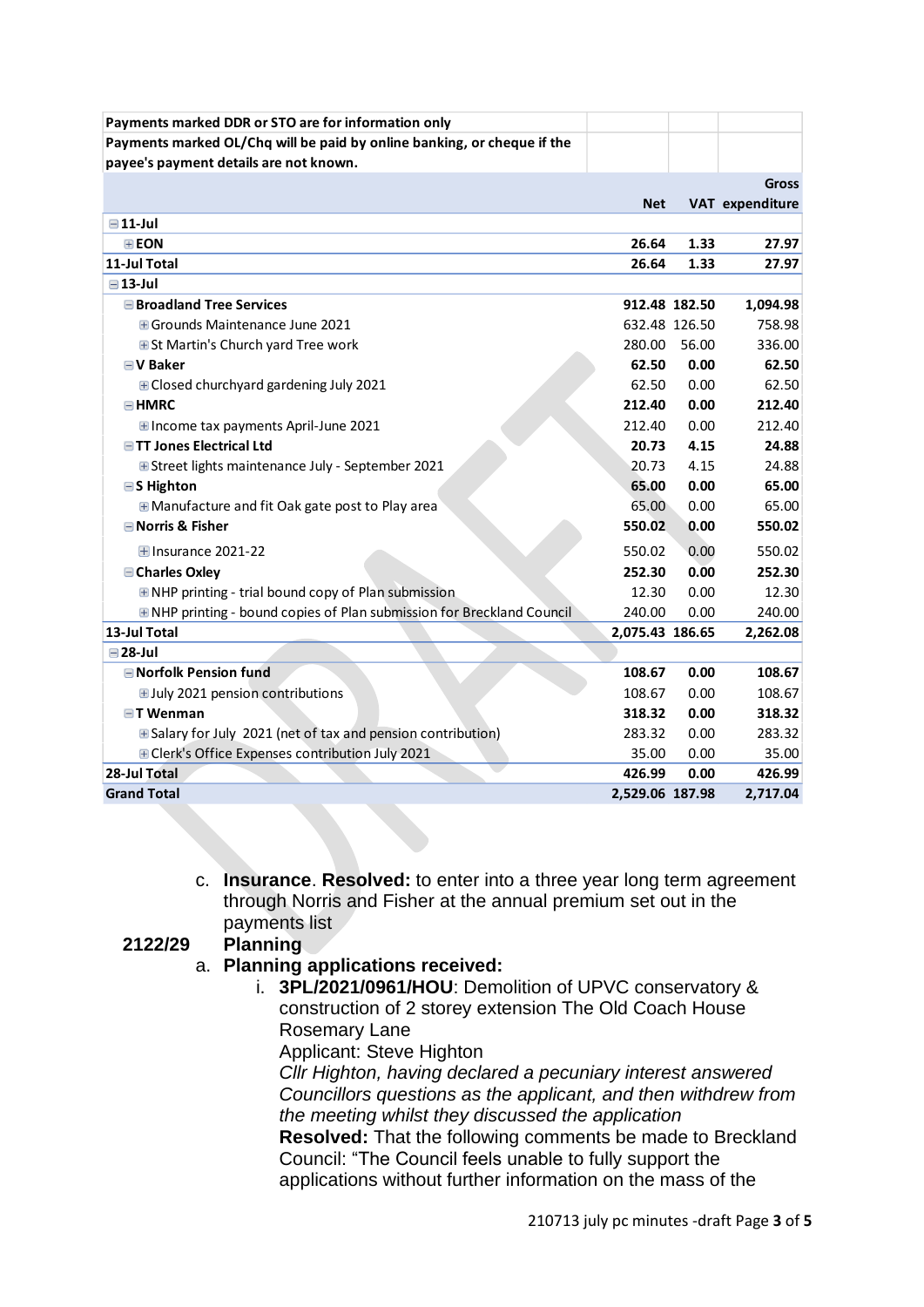extension in relation to the existing building and on how the finishes will appear in the context of surrounding buildings.

ii. **3PL/2021/0901/HOU**: Removal of a section of garden wall to open access to an existing dropped kerb. Anvil Cottage Castle Hill Road

Applicant: Mr Roy Barton

**Resolved:** That the Council has no objection to this application *(note: this application has subsequently been withdrawn by the applicant)*

iii. **3PL/2021/0867/F**: Conversion of the existing Public House into single dwelling with associated access and parking. Inn On the Green Chapel Street Applicant Mr D Francis

**Resolved:** That the Council has no objection to this application

# b. **Planning Decisions:**

The following planning approval was noted:

**3PL/2021/0737/HOU:** Removal of existing garage and Proposed Home office and Garden Store The Haven Rosemary Lane New Buckenham

# **2122/30 Neighbourhood Plan**

Cllr Manning reported that the plan would be submitted to Breckland Council within a week. At that point, the Section 16 Consultation would begin and all documents relating to the plan would be available on the Breckland and the NP4NB website. The consultation would end on or around 8 th September (*note: the Plan was duly published shortly after the meeting. The consultation period runs from 12th July to 9th September 2021)*

Following the consultation period the independent examination would begin (timing subject to the independent examiner's availability). There would be a period of two months or so before the referendum being called.

## **2122/31 Community Project Fund Group**.

It was noted that, following the death of Violet Highton and the resignation of Juliet Fulford, there were two vacancies for village resident on the Community Fund Project Group. The Chair had advertised this in Parish News and Sarah Nash and Gerry Walsh had put their names forward

**Resolved:** That Sarah Nash and Gerry Walsh be appointed to the Community Project Fund Group

# **2122/32 Highways – Traffic Calming**

There was a discussion on options for improved traffic calming in the village because of continued concern about speeding traffic. Councillors agreed to look around for suggestions between now and the September meeting

## **2122/33 Amenities:**

- a. Allotments. Broadland Tree Services had provided a quotation of £980 +VAT to cut back the trees/hedge on the Cuffer Lane side of the Allotment to allow more light into the allotments . **Resolved:** to accept the quotation
- b. Closed Churchyard. The Chair had received an email from the Churchwarden of St Martin's asking if the Council had any objection to the neighbouring residents making use of the redundant sheds on the south side of the Churchyard. They had offered to repair the sheds and to clear and maintain the vegetation around them in an environmentally friendly way. The PCC had no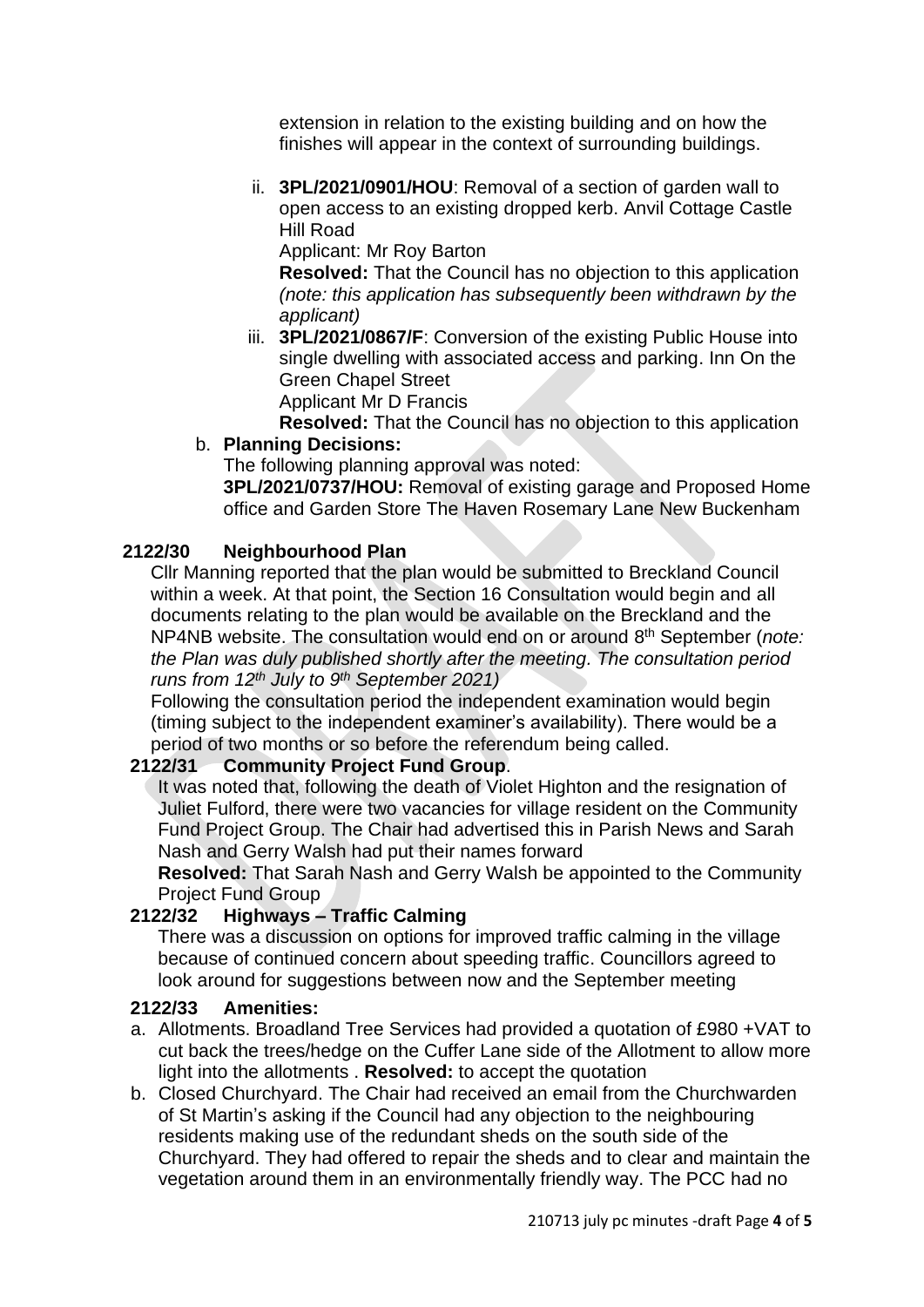objection. The Council agreed with the proposal, subject to a written agreement with the neighbours with a peppercorn rental.

- c. Play Area. Cllr Crossman was concerned that the Mushroom seating in the play area was in a poor state, and was not very well used.
- d. Public Footpaths. Cllr Bingham referred to issues with the condition of a bridge on the footpath south of the Damm Brigg (Footpath 5 New Buckenham/Footpath 5 Banham). The Clerk agreed to raise this with the County Council and Banham Parish Council.
- **2122/34 Next Meeting**. The next Parish Council meeting would be held on Tuesday 14th September 2021 at the Village Hall.

Cllr Karen Hobley Chair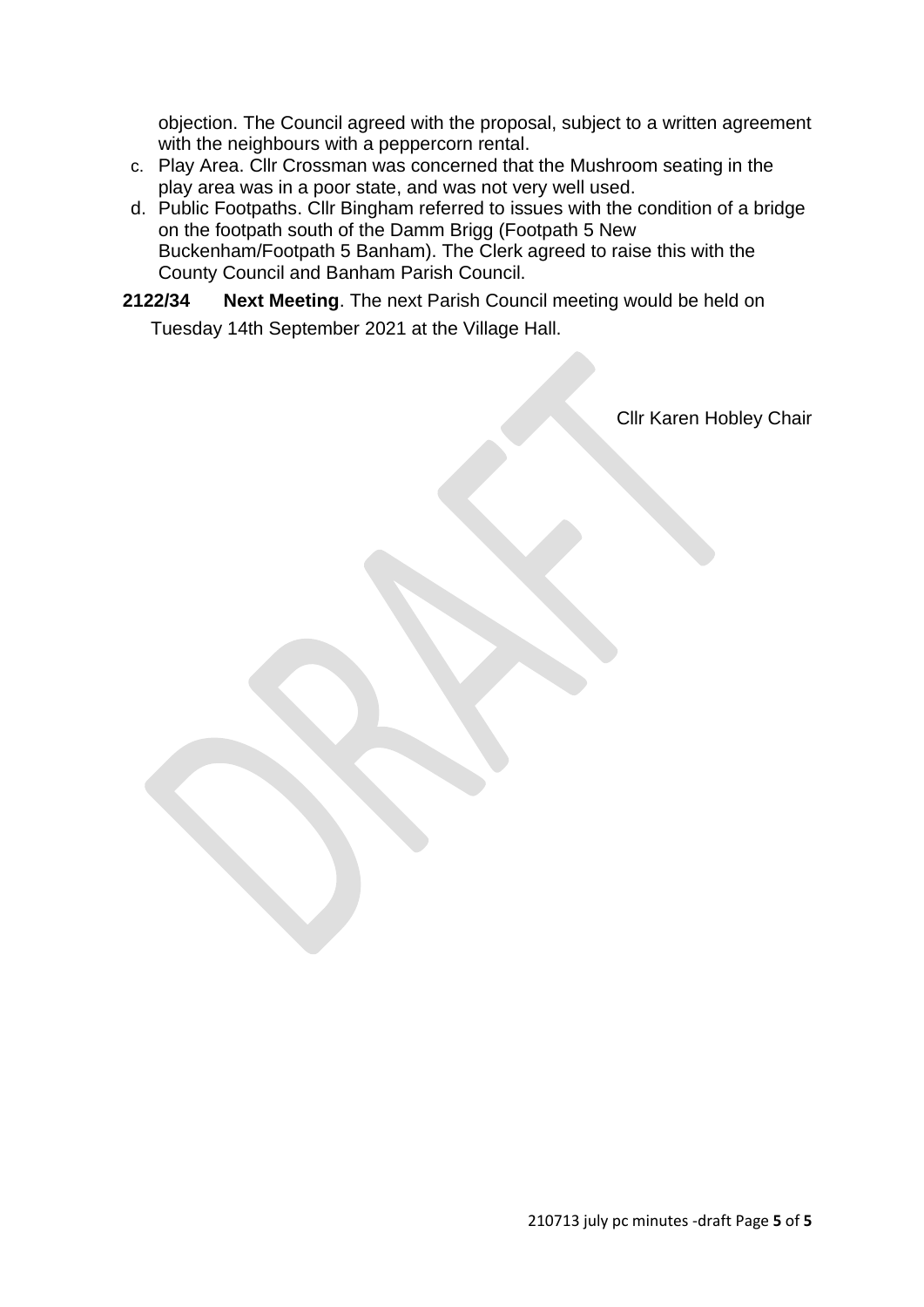### **New Buckenhham PC 14 September 2021 Item 6 (a)**

### **New Buckenham PC - Bank Reconciliation July/August 2021**

|                                                 | 30/06/2021 Community Account      |          |    | 9,872.62    |
|-------------------------------------------------|-----------------------------------|----------|----|-------------|
|                                                 | 30/06/2021 Base Rate Reward       |          |    | 102,269.34  |
| Total B/fwd 1/7                                 |                                   |          | £  | 112,141.96  |
| Cashbook balance at 1//7/21                     |                                   |          | £  | 112,141.96  |
| Add income July & August                        | interest June 2021                | 0.84     |    |             |
|                                                 | HMRC VAT refund 2019/20           | 2436.00  |    |             |
|                                                 | HMRC VAT refund 2020/21           | 2568.29  |    |             |
|                                                 | Cemetery - Perfitt - memorial fee | 82.00    |    |             |
|                                                 | interest july 2021                | 0.90     |    |             |
|                                                 | Andy Free (Burial fees, Seville)  | 272.00 £ |    | 5,360.03    |
| less Expenses July & August                     |                                   |          | -£ | 3,171.10    |
| add Cheques not cleared                         |                                   |          | £  |             |
| less receipts not credited                      |                                   |          | £  |             |
| Total carried forward 31/8/21                   |                                   |          |    | £114,330.89 |
| Closing Bank Balances 31/8/21 Community Account |                                   |          |    | 12,059.81   |
|                                                 | <b>Base Rate Reward</b>           |          |    | 102,271.08  |
|                                                 |                                   |          |    | £114,330.89 |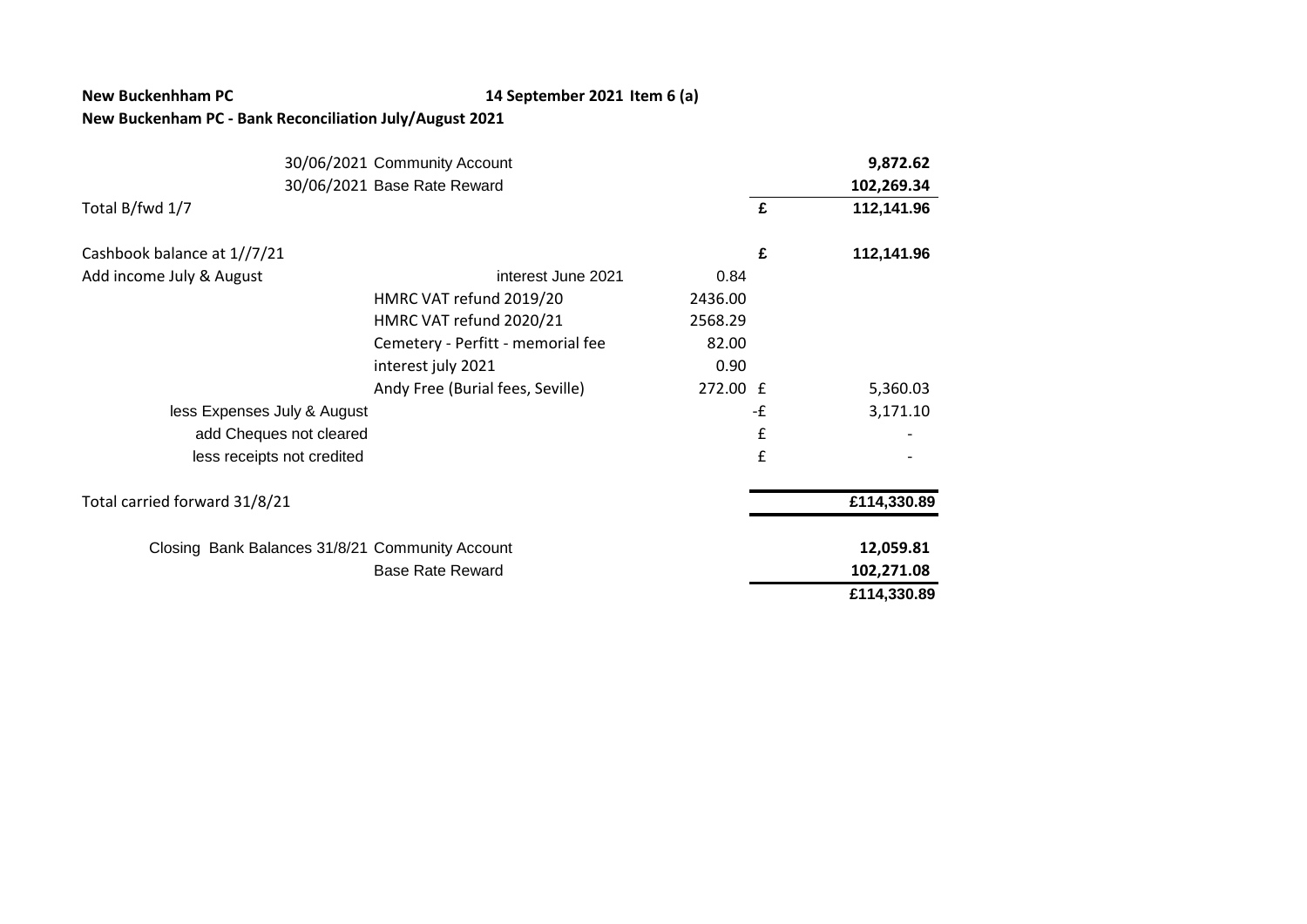## **New Buckenham Parish Council 14/09/2021**

# **Item 6 (b)**

## **August Payments for noting only**

|                                                              |             | Gross               |
|--------------------------------------------------------------|-------------|---------------------|
|                                                              |             | Net VAT expenditure |
| 11-Aug                                                       |             |                     |
| <b>EON</b>                                                   | 26.64 1.33  | 27.97               |
| Street lights electricity July 2021                          |             |                     |
| <b>DDR</b>                                                   | 26.64 1.33  | 27.97               |
| $28-Au$ g                                                    |             |                     |
| <b>Norfolk Pension fund</b>                                  | 108.67 0.00 | 108.67              |
| August 2021 pension contributions                            |             |                     |
| <b>STO</b>                                                   | 108.67 0.00 | 108.67              |
| <b>T</b> Wenman                                              | 318.32 0.00 | 318.32              |
| Salary for August 2021 (net of tax and pension contribution) |             |                     |
| <b>STO</b>                                                   | 283.32 0.00 | 283.32              |
| Clerk's Office Expenses contribution August 2021             |             |                     |
| <b>STO</b>                                                   | 35.00 0.00  | 35.00               |
| <b>Grand Total</b>                                           | 453.63 1.33 | 454.96              |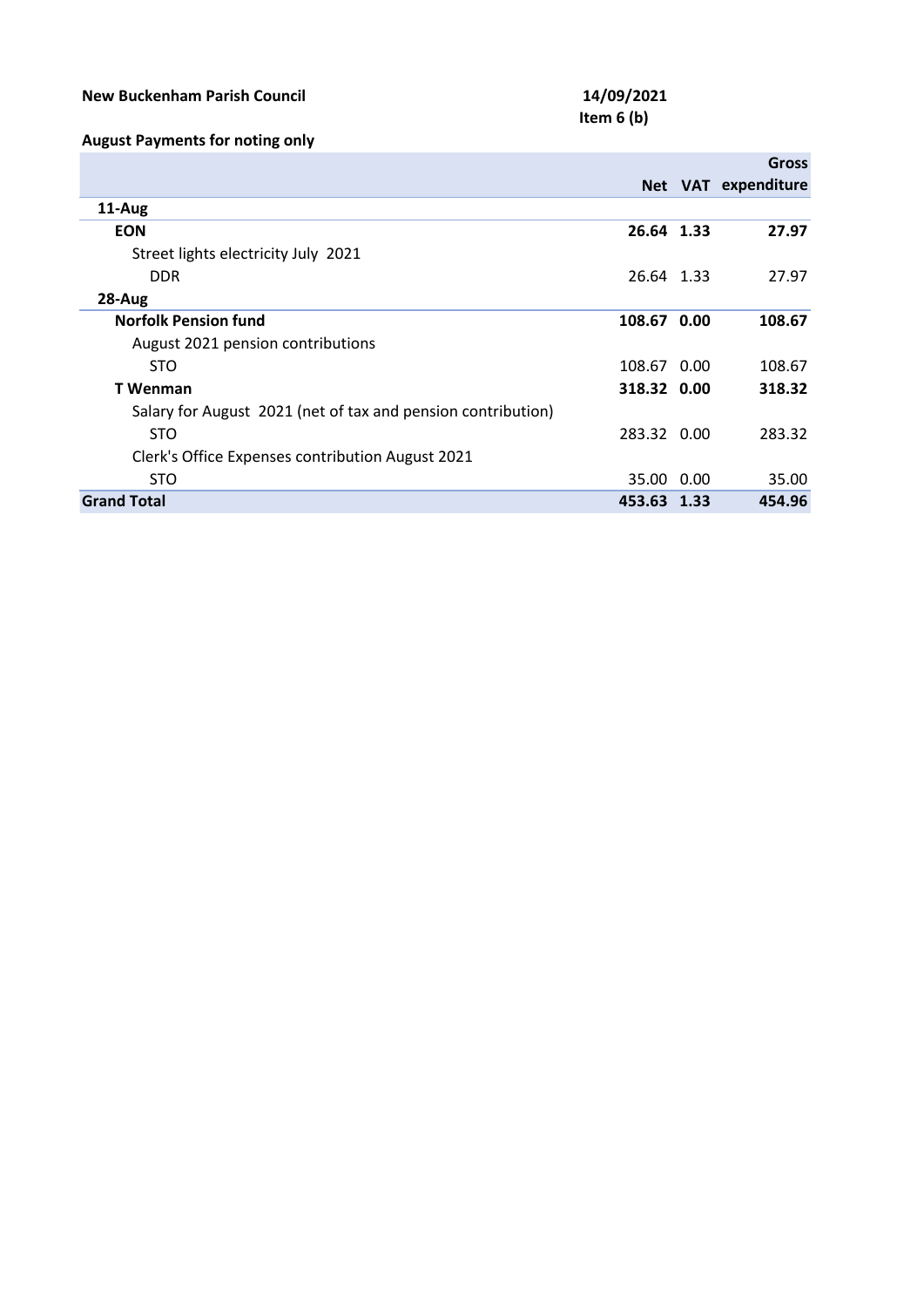## **Payments marked DDR or STO are for information only**

```
Payments marked OL/Chq will be paid by online banking, or cheque if the payee's
```
**payment details are not known.**

|                                                                                  |                 |               | <b>Gross</b>    |
|----------------------------------------------------------------------------------|-----------------|---------------|-----------------|
|                                                                                  | <b>Net</b>      |               | VAT expenditure |
| 11-Sep                                                                           |                 |               |                 |
| <b>EON</b>                                                                       | 26.64           | 1.33          | 27.97           |
| Street lights electricity July 2021                                              | 26.64           | 1.33          | 27.97           |
| 14-Sep                                                                           |                 |               |                 |
| <b>Broadland Tree Services</b>                                                   | 1,264.96 253.00 |               | 1,517.96        |
| Grounds Maintenance July 2021                                                    |                 |               |                 |
| OL/Chq                                                                           |                 | 632.48 126.50 | 758.98          |
| Grounds Maintenance August 2021                                                  |                 |               |                 |
| OL/Chq                                                                           |                 | 632.48 126.50 | 758.98          |
| <b>V</b> Baker                                                                   | 62.50           | 0.00          | 125.00          |
| Closed churchyard gardening August & September 2021                              |                 |               |                 |
| OL/Chq                                                                           | 62.50           | 0.00          | 125.00          |
| <b>New Buckenham Village Hall</b>                                                | 20.00           | 0.00          | 20.00           |
| Room hire April- June 2021                                                       |                 |               |                 |
| OL/Chq                                                                           | 20.00           | 0.00          | 20.00           |
| PKF Littlejohn LLP                                                               | 200.00          | 40.00         | 240.00          |
| External Audit fee 2020/21                                                       |                 |               |                 |
| OL/Chq                                                                           | 200.00          | 40.00         | 240.00          |
| <b>Mary Manning</b>                                                              | 29.00           | 0.00          | 29.00           |
| Reimbursement for Printing of 200 dog fouling notices (Barkers Print and design) |                 |               |                 |
| OL/Chq                                                                           | 29.00           | 0.00          | 29.00           |
| 28-Sep                                                                           |                 |               |                 |
| <b>Norfolk Pension fund</b>                                                      | 108.67          | 0.00          | 108.67          |
| August 2021 pension contributions                                                |                 |               |                 |
| <b>STO</b>                                                                       | 108.67          | 0.00          | 108.67          |
| <b>T</b> Wenman                                                                  | 318.32          | 0.00          | 318.32          |
| Salary for August 2021 (net of tax and pension contribution)                     |                 |               |                 |
| <b>STO</b>                                                                       | 283.32          | 0.00          | 283.32          |
| Clerk's Office Expenses contribution August 2021                                 |                 |               |                 |
| <b>STO</b>                                                                       | 35.00           | 0.00          | 35.00           |
| <b>Grand Total</b>                                                               | 2,030.09 294.33 |               | 2,386.92        |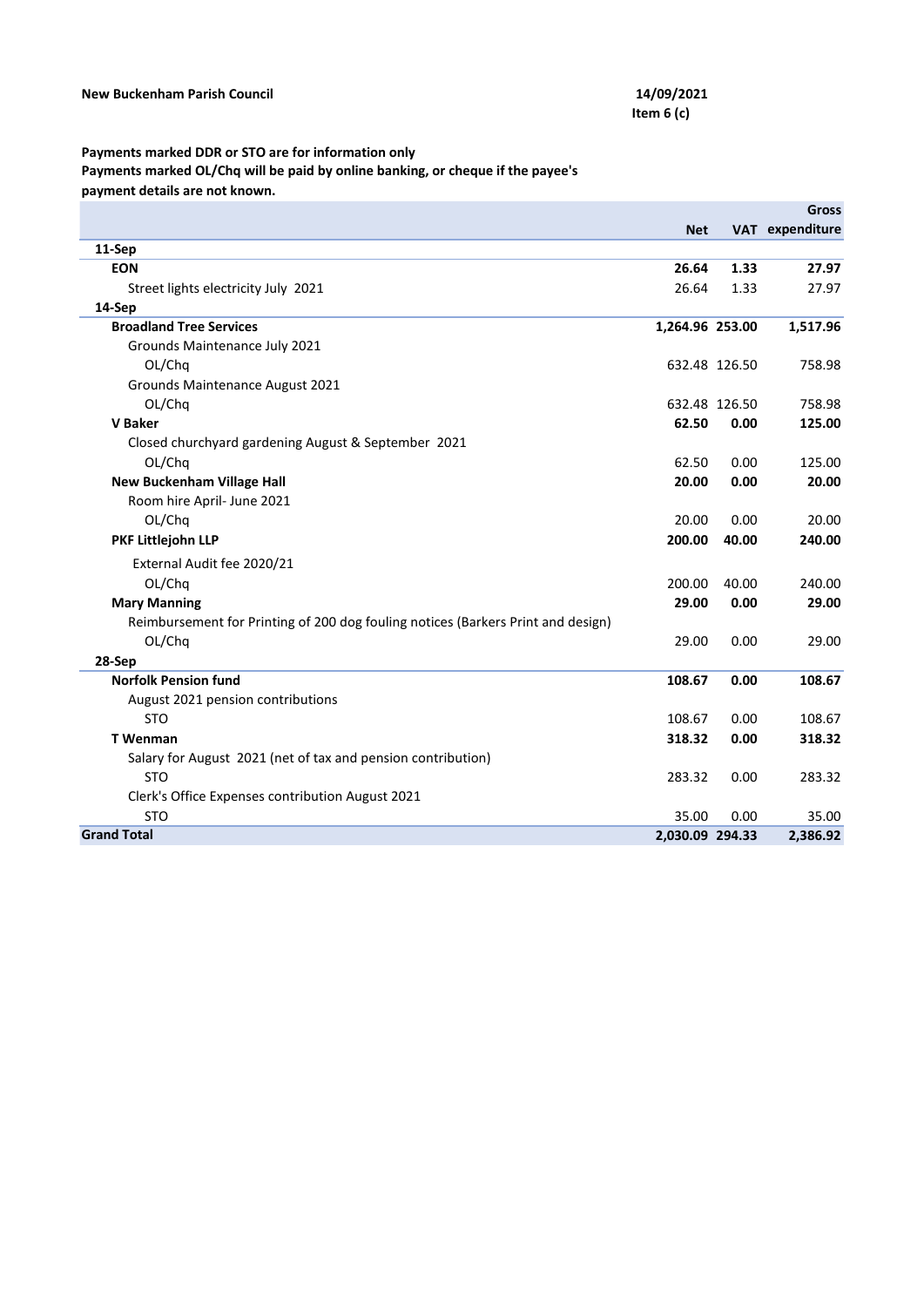# **New Buckenham Parish Council 14th September 2021 Item 7**

# **(a) New planning applications notified since the last meeting:**

| <b>REFERENCE:</b> | 3PL/2021/0901/HOU                                                                  |
|-------------------|------------------------------------------------------------------------------------|
| <b>PROPOSAL:</b>  | Removal of a section of garden wall to open access to an existing<br>dropped kerb. |
| <b>LOCATION:</b>  | NEW BUCKENHAM: Anvil Cottage Castle Hill Road                                      |
| <b>APPLICANT:</b> | Mr Roy Barton                                                                      |

| <b>REFERENCE:</b> | 3PL/2021/1045/LB                                                  |
|-------------------|-------------------------------------------------------------------|
| <b>PROPOSAL:</b>  | Repair all windows and change the pains of glass to double glazed |
|                   | on the side elevation of the property.                            |
| <b>LOCATION:</b>  | NEW BUCKENHAM: Flint Side Cottage 2 Booseys Walk                  |
| <b>APPLICANT:</b> | Mr Julian Neil                                                    |

| <b>REFERENCE:</b> | 3PL/2021/1158/HOU                                                |
|-------------------|------------------------------------------------------------------|
| <b>PROPOSAL:</b>  | Retrospective planning permission for the replacement of windows |
|                   | and doors                                                        |
| <b>LOCATION:</b>  | NEW BUCKENHAM: 2 Church Farm Barns Wymondham Road New            |
|                   | <b>Buckenham</b>                                                 |
| <b>APPLICANT:</b> | Miss Linda Evans                                                 |

## **(b) Planning Decisions notified since the last meeting:**

The following applications have all been **approved**

| <b>REFERENCE:</b> | 3PL/2021/0961/HOU                                                    |
|-------------------|----------------------------------------------------------------------|
| <b>PROPOSAL:</b>  | Demolition of UPVC conservatory & construction of 2 storey extension |
| <b>LOCATION:</b>  | The Old Coach House Rosemary Lane                                    |
| <b>APPLICANT</b>  | Steve Highton                                                        |

| <b>REFERENCE:</b> | 3PL/2021/0867/F                                                                                    |
|-------------------|----------------------------------------------------------------------------------------------------|
| <b>PROPOSAL:</b>  | Conversion of the existing Public House into single dwelling with<br>associated access and parking |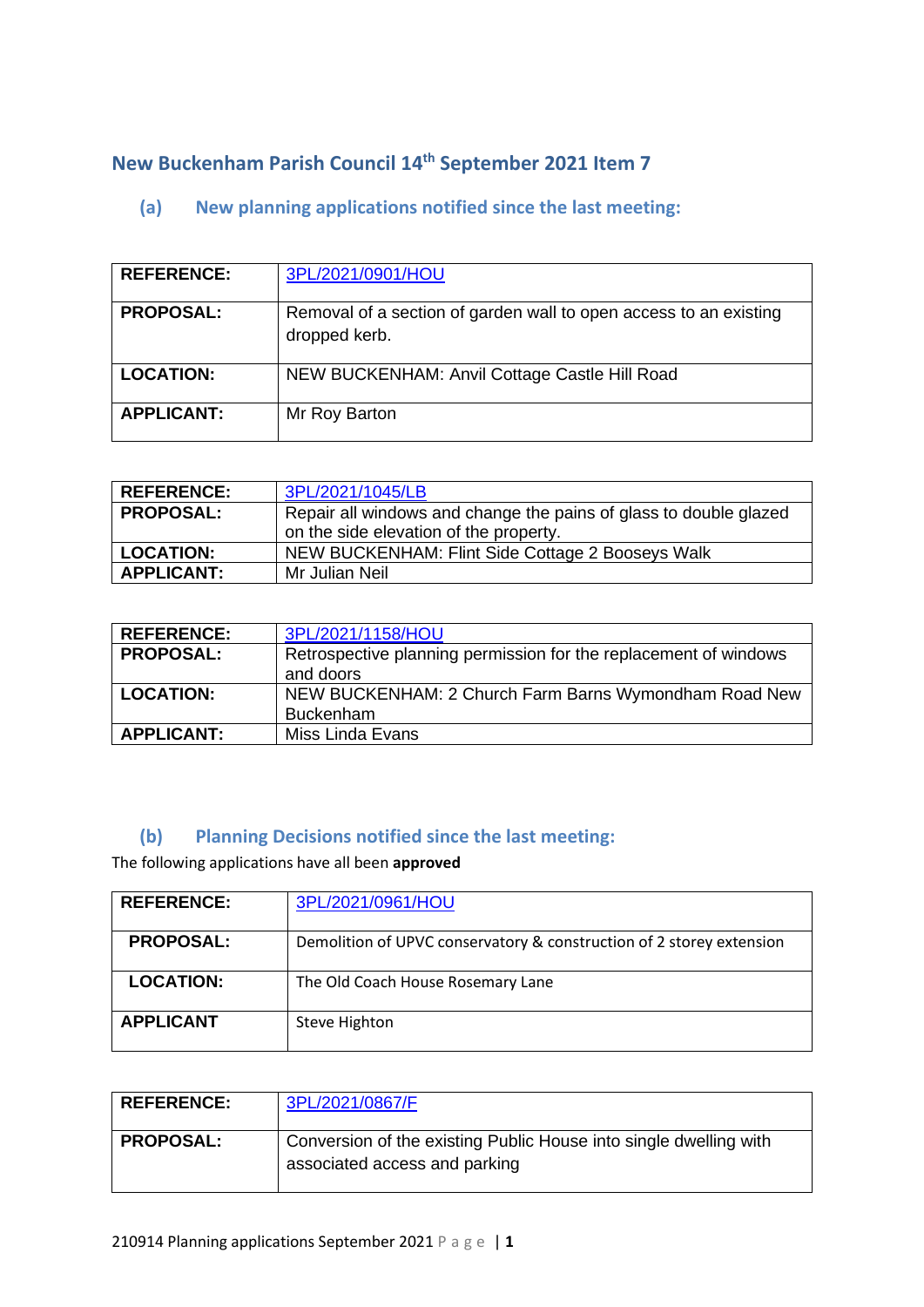| <b>LOCATION:</b>  | Inn On the Green Chapel Street |
|-------------------|--------------------------------|
| <b>APPLICANT:</b> | Mr D Francis                   |

Details of planning applications can be found online at the Breckland Council website. Go to <https://www.breckland.gov.uk/planningsearch> and follow the instructions, inserting the relevant reference number for the planning application you are interested in. Alternatively, if you are viewing this report on the Parish Council's website, just click on the highlighted planning application number above to go straight to the application details on the Breckland website.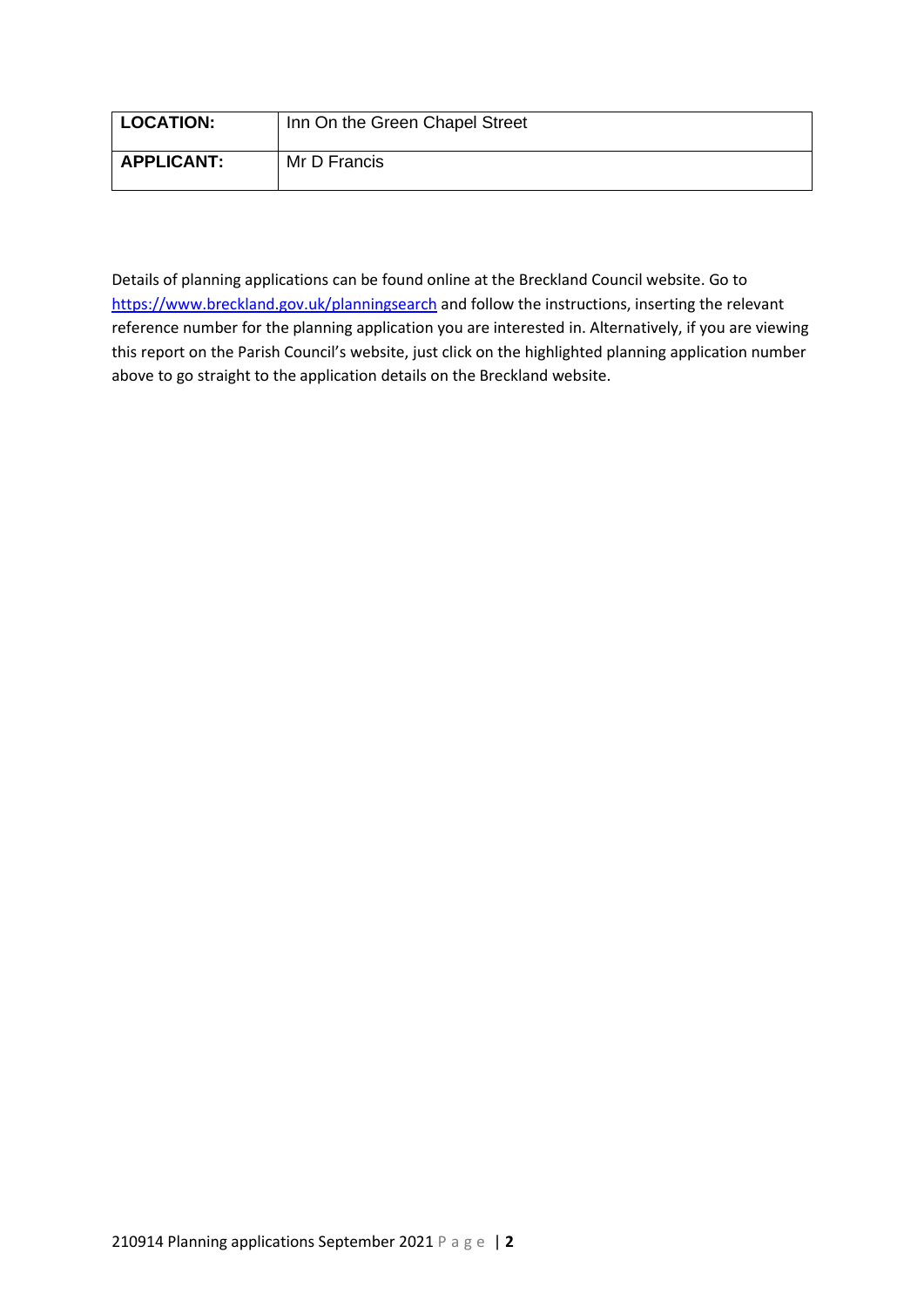#### NEW BUCKENHAM PARISH COUNCIL COMMUNICATIONS POLICY

#### Aims of this policy

This document aims to set the standard for engagement both within the Council and with its community. Communication is two-way – telling people about the Council, and listening to what people say about the services they would like to see. The Council is committed to providing open and transparent information about its business.

#### Purpose of good communications

Good communications will enable the Parish Council to:

- better understand the needs of the community and develop appropriate strategies and priorities
- raise residents' satisfaction, trust and confidence by communicating about issues, services and opportunities in the parish, the district and region
- be an effective voice of the community
- maintain and enhance the reputation of the PC

#### The main principles of communication from the Council

All methods of outward communication should:

- be civil, tasteful and relevant
- be concise
- not disclose information which is confidential
- reflect the views of the Parish Council not the individual
- not contain content that is unlawful, libellous, harassing, defamatory, abusive, threatening, harmful, obscene, profane, sexually oriented or racially offensive
- not promote political parties, personal interests or commercial ventures
- not publicise personal information

#### Methods of communication that may be used by the Parish Council

- Parish Council meetings
- The Parish Council Noticeboard
- Email
- Post
- Telephone
- **Website**
- New Buckenham Parish News
- Social Media

#### Parish Council Meetings

All Parish Council meetings are open to the press and public and under the council's standing orders time will be set aside at each meeting for public comment. Residents, local organisations, District Councillors, the local press and police will be encouraged to attend Parish Council meetings and bring to the Council any proposals or comments they may have. After the conclusion of the public speaking section however, members of the public are not permitted to contribute to further agenda items unless permission is granted by the Chairman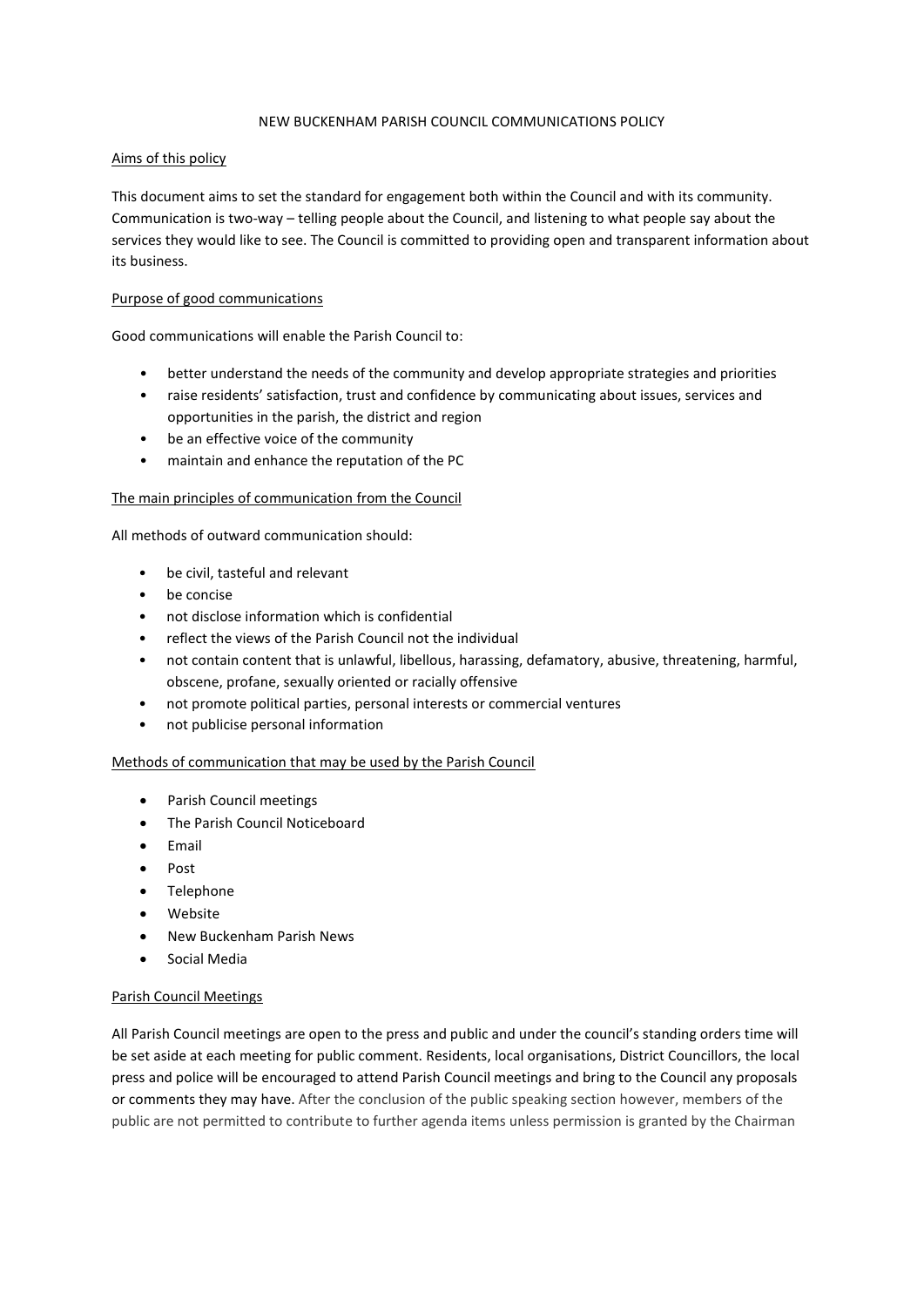An initial draft of the minutes will be produced by the Clerk and issued to all Councillors by email for review. A subsequent draft will be published in Parish News. The Agenda and Minutes of the meetings are published on the council website following approval at a council meeting.

Where residents bring to the Parish Council significant issues or projects that require input from the Parish Council, and cannot be accommodated within the time frame of the regular monthly meetings, a working group may be established consisting of interested residents and Councillors which will report back to the Council.

On occasion it may be necessary for the Council or a Committee to exclude the public if the confidential nature of the business to be discussed means their presence at the meeting may be prejudicial to the public interest.

The photographing, recording, filming or other reporting of a meeting of the Council (which includes using a mobile phone or tablet, or web forums such as Zoom) which enable a person not at the meeting to see, hear or be given commentary about the meeting is permitted unless the meeting has resolved to hold all or part of the meeting without the public present.

#### The Role of the Clerk

The Clerk forms a pivotal role as a communications link between the Parish Council and its stakeholders. It is therefore essential that all forms of correspondence must go via the Clerk with the minimum requirement of a copy to the Clerk and to the Chair. This will ensure that the Parish Council records are properly kept.

All post received by the Clerk should be opened promptly and dealt with in an appropriate manner. The Clerk will respond where required to all correspondence (post and emails) **within 5 working days**, either with a full response or with details of when the Parish Council will consider its response. The Clerk will provide a list of correspondence to the Parish Council as appropriate at the Parish Council meetings.

#### Email

In order to manage the proliferation of emails the following guidelines will be followed:

- The Clerk will decide on the appropriateness of forwarding emails sent to the Parish Council; this is most likely to be to the Chairman in the first instance.
- Instant replies to emails should not be expected from the Clerk but if the enquiry is urgent reasons should be stated; ideally replies should not be delayed beyond **5** working days.
- When responding to an external email the Clerk will include a copy to appropriate Councillors if it is relating to a matter in which they are involved.
- Using the 'Reply All' option has the advantage of keeping everyone in the loop but Councillors may wish to consider if it is really is relevant to everyone on the distribution list.
- When forwarding emails caution should be exercised particularly if there is a long email chain involved. What information is being forwarded and to whom?
- It is not appropriate for draft documents circulated by email to be forwarded outside the Parish Council unless it is to an individual directly involved with the project.

#### Website and Social Media

Social media offers great potential for building relationships and improving services but should be used as just a part of the communications strategy. In responding to comments noted on social media, individual councillors may engage with contributors, and should encourage them to raise any questions or issues directly with the Council or one of its members.